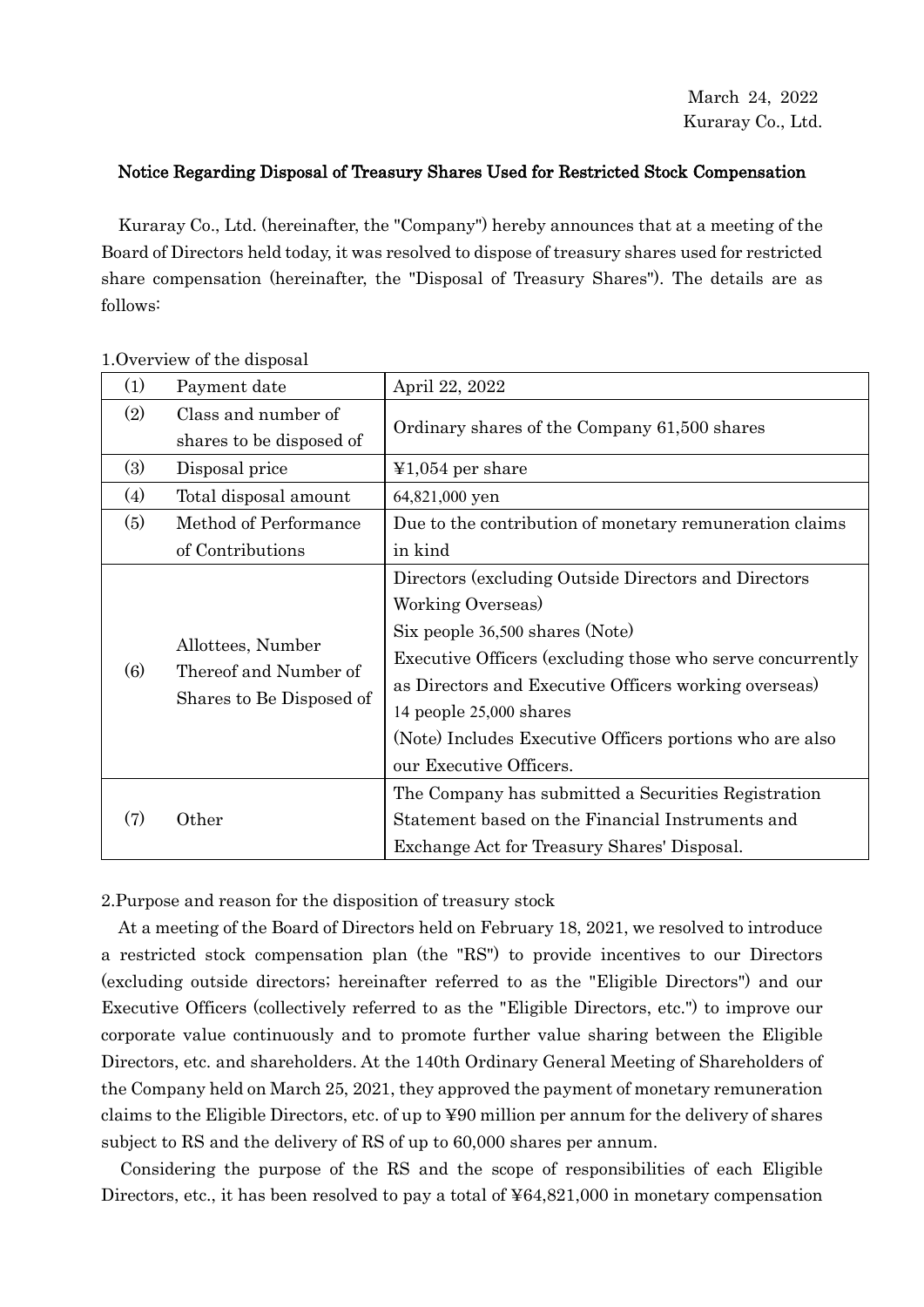claims to the Eligible Directors, etc. on the condition that the disposal of self stock will be paid in kind as an investment property, and also decided to dispose of this treasury stock to the Eligible Directors, etc. To provide incentives and shareholder value to realize the sustainable improvement of corporate value, which is the purpose of introducing this system, the transfer restriction period is limited to retirement, as described in 3 below.

3.Outline of the Restricted Stock Compensation Allotment Agreement

Company and each Eligible Directors, etc.individually enter into a Restricted Stock Compensation allotment agreement (the "Allotment Agreement"), which is outlined below. (1) Period of Restriction on Transfer

During the period from April 22, 2022, the due date for payment to the retirement date, the Eligible Directors, etc., shall not transfer, pledge or otherwise dispose of the Common Shares allotted through the disposition of treasury shares (hereinafter referred to as the "Allotted Shares"). Retirement refers to the retirement of either a director or an executives officer.

(2) Termination of the Restrictions on Transfer

We will terminate the restrictions on the transfer of all of the Allotted Shares (but, in the event of resignation before the expiration of a certain period as provided in this Allotment Agreement, a portion of the Allotted Shares) upon the expiration of the restriction on transfer, provided that the resignation of the Eligible Directors, etc. is for such reason as the Board of Directors deems justified. For the event of resignation before the expiration date, the portion of the Allotted Shares for the termination of the restriction is obtained by multiplying the number of months from the month including the Payment Date until the month including the date on which Eligible Directors, etc. resigns by 12 (provided, however, that if the calculation exceeds 1, the number shall be 1) by the number of Allotted Shares.

## (3) Acquisition without compensation by the Company

The Company will acquire, without compensation, the Allotted Shares for which the restriction on transfer has not been terminated pursuant to paragraph (2) provisions above upon the expiration of the restriction on transfer. In addition, any misconduct or any other event as stipulated in this Allotment Agreement, we shall automatically acquire all or part of the Allotted Shares free of charge.

## (4) Management of shares

In order to prevent transfers, security interests, or other dispositions of the Allotted Shares during the transfer restriction period, the Eligible Directors, etc., will open and manage a dedicated account at Daiwa Securities Co. Ltd.